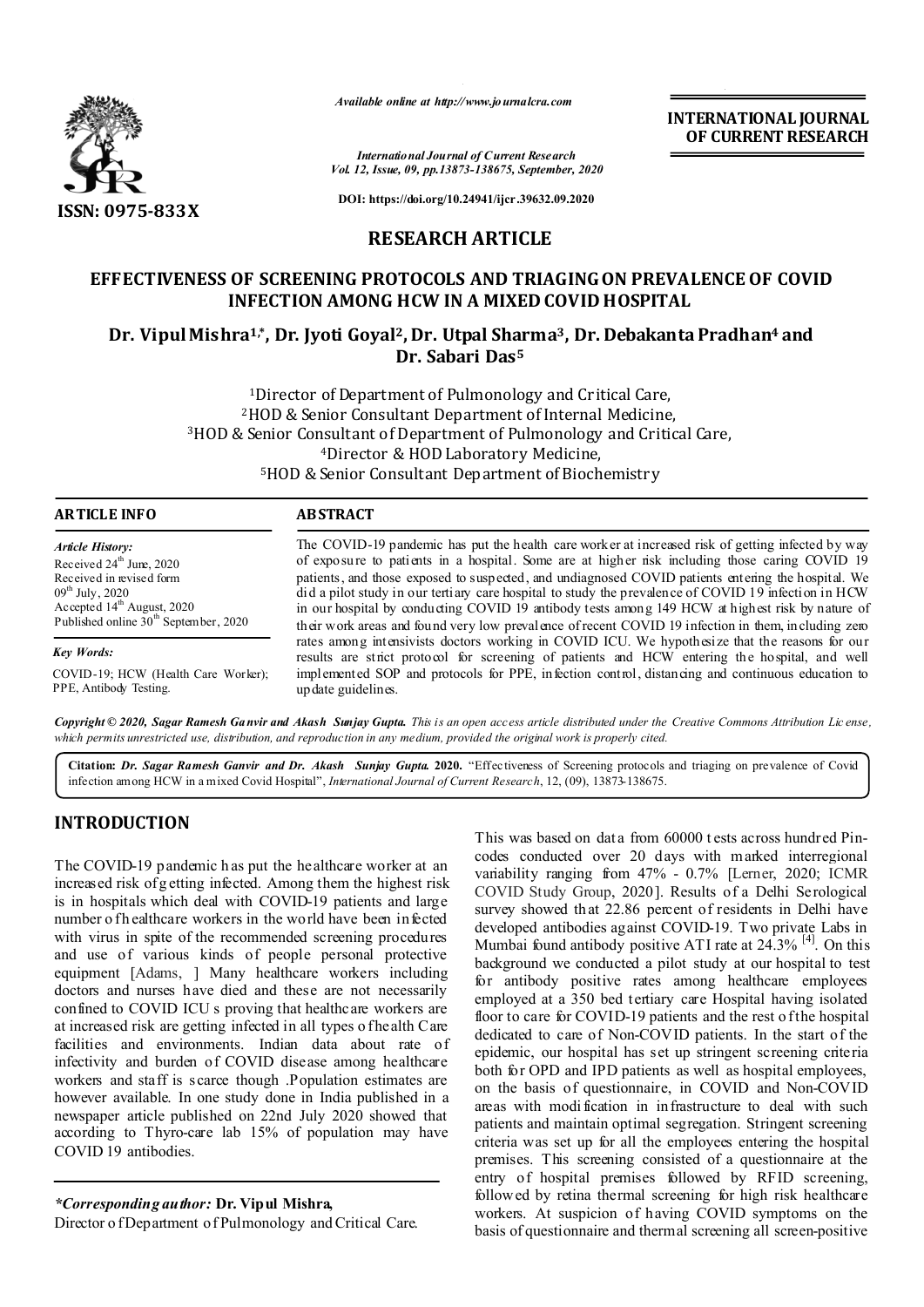patients were not allowed to enter the hospital and were referred to Fever clinic established outside the hospital building for further evaluation. We conducted a study to find out the COVID-19 antibody prevalence rates among healthcare workers. Samples of 149 healthcare workers working in high risk of COVID 19 infection in the hospital were tested for COVID-19 antibodies and included all doctors o f the hospital and some nurses working in high risk areas. Hence this group represented a sample of healthcare workers at the highest risk of exposure to COVID-19 positive patients over background risk of exposure to COVID-19 which happens in the general population at home. Out of these 149 patients only 14 turned out to be positive for COVID-19 antibody. This is approximately 9.4 % o f the s ample size tested for COVID-19 antibody. It was striking to note that the antibody positivity rate among intensivists doctors working in COVID ICU, which were 15 in number, many of whom had done multiple COVID duties was zero. (Zero out of 149).

### **RESULTS**

|                    | Age Range               | No of tests                                |
|--------------------|-------------------------|--------------------------------------------|
|                    | $20 - 29$               | 57                                         |
|                    | 30-39                   | 72                                         |
|                    | 40-49                   | 15                                         |
|                    | 50-59                   | 4                                          |
|                    | >60                     | 1                                          |
|                    |                         |                                            |
|                    | Designation             | No of tests                                |
|                    | Doctor                  | 30                                         |
|                    | Nurse                   | 63                                         |
|                    | Paramedical staff       | 8                                          |
|                    | <b>Blood Bank Staff</b> | $\overline{4}$                             |
|                    | Lab Staff               | $\tau$                                     |
|                    | Support                 | 37                                         |
|                    |                         |                                            |
|                    |                         |                                            |
|                    | Age Range               | No of tests                                |
|                    | $20 - 29$               | 57                                         |
|                    | 30-39                   | 72                                         |
|                    | 40-49                   | 15                                         |
|                    | 50-59                   | 4                                          |
|                    | >60                     | 1                                          |
|                    |                         |                                            |
|                    | Gender                  | No of tests                                |
|                    | Male                    | 89                                         |
|                    | Female                  | 60                                         |
|                    |                         |                                            |
|                    | No of Tests             | 149                                        |
|                    | Positive                | 14                                         |
|                    | Negative                | 135                                        |
|                    |                         |                                            |
|                    |                         |                                            |
| Numeric<br>re sult | Result message          | Interpretation                             |
| COI < 1.0          | Non-reactive            | Negative for anti-SARS-CoV-2<br>antibodies |
| $COI \geq 1.0$     | Reactive                | Positive for anti-SARS-CoV-2<br>antibodies |

# **DISCUSSION**

Only 9.4 % of the healthcare workers developed a positive antibody titer indicating recent infection among all those who had the highest risk of developing COVID-19 disease. This number in our opinion is very low as compared to the titer in many cities of India as reported by various Labs. Important to note is that our numbers are from high risk healthcare workers

inside Hospital which is as low as 9.4 % which compared to reported percentage positivity in normal population in various cities is low, these prevalence rates in these cities have been reported range from 47 % to 0.7% and average around 20% in various metros. Significance of this small study and thereof of our results may have different reasons. Definite inferences cannot be made. The reason for this result may be multiple. One reason which we think is important is maybe because of stringent screening criteria that was put up at the hospital to screen all healthcare workers every-day in the form of questionnaires, RFID, and retina thermal scans. Awareness campaigns were run among healthcare workers to educate them about the risk of infection in health care workers, high risk of transmission among healthcare workers, and steps to prevent it.

Another step taken which could have contributed to decreased prevalence of recent COVID-19 infection was setting up of Fever clinic outside the main Hospital building where all patients as well as health care staff testing positive for COVID screen were required to report, and this Fever clinic had established SOP for social distancing, isolation, PPE, and disinfection. The other reason which may have contributed to this low number is the low prevalence and incidence of acute COVID-19 infection in the general population in this region and surrounding, to which this tertiary care Hospital caters to. This seems unlikely because this region h as high incidence of acute COVID-19 infections as in the last three months we have seen and treated almost more than 1200 COVID-19 patients inside the hospital. These patients were treated at our dedicated COVID-19 facility at Nayati hospital Agra and a mixed facility at Nayati hospital in Mathura. The large number of patients admitted in the last 3 months in these two hospitals and many others testing positive from the OPD tell us that it is not the low incidence of COVID-19 infection in the surrounding area that is responsible for this seemingly low incidence of COVID-19 infection in healthcare workers. The official number of COVID 19 patients in UP as reported by Govt. authorities 1,77,239 as of 21/08/2020 [https://en.wikipedia. org/wiki/ COVID-19\_pandemic\_in\_Uttar\_Pradesh]. Elecsys Anti-SARS- CoV-2 used in our study is an immunoassay for the in vitro qualitative detection of antibodies (including IgG) to Severe Acute Respiratory Syndrome Coronavirus 2 (SARS-CoV-2) in human serum and plasma. The test is intended as an aid in the determination of the immune reaction to SARS-CoV-2. The **e**lectro**c**hemi**l**uminescence **i**mmuno**a**ssay " ECLIA" is intended for use on Cobas-E immunoassay analysers. As per the data and information supplied by the manufacturer in the package insert, relative performance data on the analyzers were shared. In a total o f 5272 samples tested with the Elecsys Anti-SARS-CoV-2 assay, the resulting overall specificity in the internal study w as 99.81%. The 95% lower confidence limit was 99.65%. A total of 204 samples from 69 symptomatic patients with a PCR confirmed SARS-CoV-2 infection were tested at various time points and the sensitivity ranged from 65.5 % in the first 6 days following PCR confirmation to 100% after more than 14 days after PCR confirmation [Okba, 2020].

**Test principle:** Sandwich principle.

**Interpretation of the results:** Results obtained with the Elecsys Anti-SARS-CoV-2 assay can be interpreted as follows: